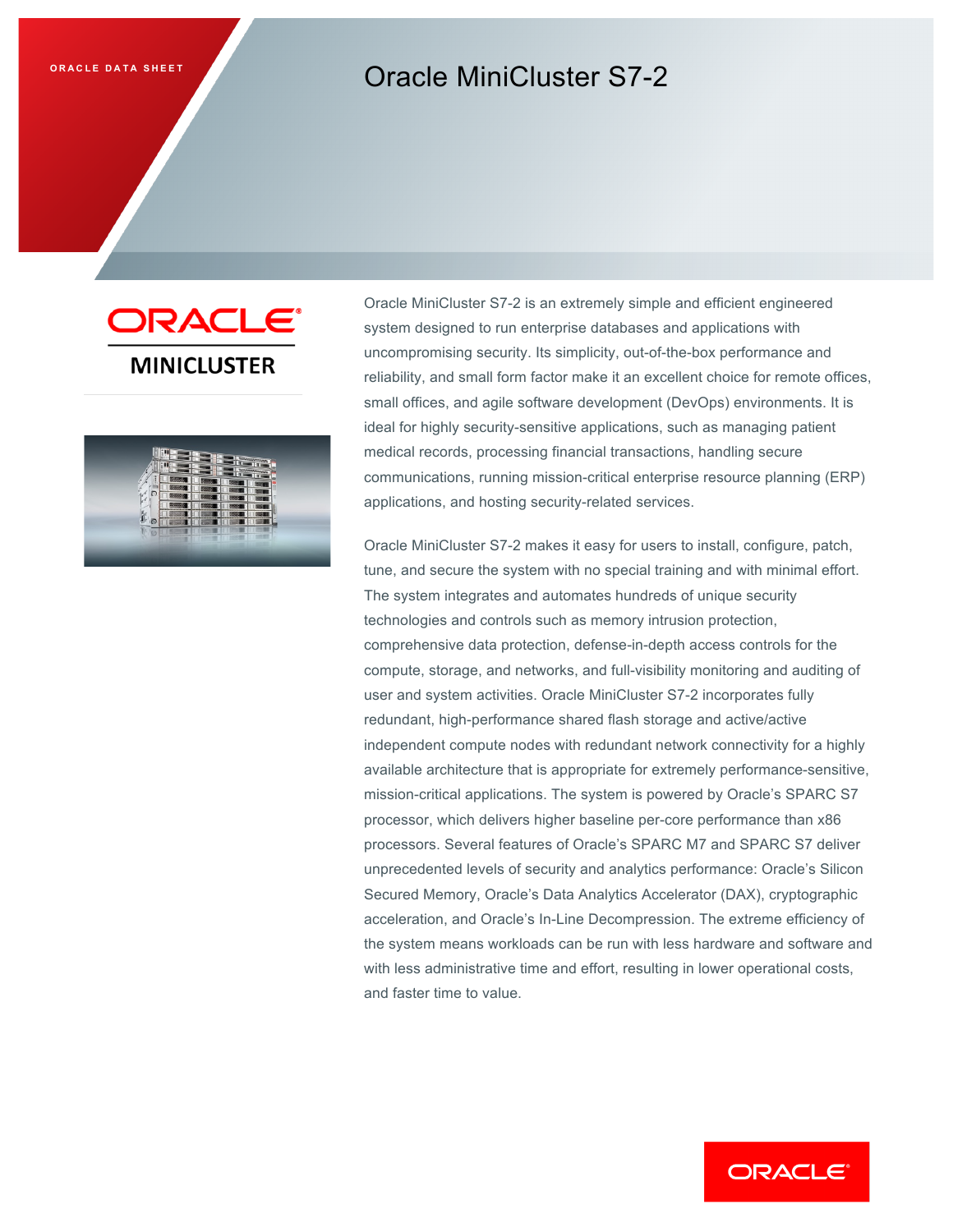#### **KEY FEATURES**

- Oracle MiniCluster S7-2 virtual assistant
- 32 SPARC S7 processor cores and 1 TB of memory
- Silicon Secured Memory and DAX
- Near-zero-overhead encryption
- 35.2 TB of raw flash-based storage, and 60 TB of raw disk-based storage per tray
- Zero-overhead virtualization and automated application VM provisioning
- Built-in high availability
- Built-in comprehensive data protection and defense-in-depth access controls
- Automated compliance reporting
- Automated installation and zerodowntime patching
- Automated Oracle Database and Oracle RAC deployment
- Performance self-tuning

#### **KEY BENEFITS**

- Oracle MiniCluster S7-2 is a simple, secure, and efficient machine for database and applications.
- Oracle MiniCluster S7-2 is a single preintegrated system, from compute and storage to virtualization, operating system, and management.
- The virtual assistant enables pushbutton simplicity for the installation and deployment of complex Oracle RAC database clusters, setting up application VMs, managing security and compliance, and deploying fullsystem patches.
- Hundreds of security controls are preintegrated to deliver complianceready security posture for DISA-STIG, PCI-DSS, or CIS-equivalent security benchmarks through a single menu selection.
- Oracle MiniCluster S7-2 features ondemand compliance reporting, encryption key management, and a system health monitor.
- The SPARC S7 processor, all-flash database storage, and system-wide automation deliver outstanding operational, software, hardware, and data center resource efficiency.

# Simple

The Oracle MiniCluster S7-2 operational suite dramatically reduces risk, required

training, and administrator effort resulting in lower operational costs:

- **Run** virtually any Oracle workload, database, and applications at optimal performance out of the box.
- **Simplify day-to-day operations** with the virtual assistant, which abstracts the hardware and software stack and eliminates the need for specialized OS skills and training.
- **Deploy turn-key, error-free configurations** of Oracle Database. The virtual assistant automates the deployment of Oracle Real Application Clusters (Oracle RAC) and provides an easy, error-free approach to implementing highly available Oracle Database instances. Oracle Database 11*g* Release 2, Oracle Database 12*c* databases, and Oracle Database Standard Edition 2 databases are supported. Database instances can be single instance, Oracle RAC, or Oracle Real Application Clusters One Node.
- **Use the Virtual Tuning Assistant feature of Oracle MiniCluster to eliminate effort** and guesswork by automatically implementing, monitoring, and tuning system settings.
- **Keep your system up to date** using a unified full-system update bundle that can run in an automated, rolling manner.
- **Accelerate** application test and development by rapidly bringing up and resetting the system. Few or no system administration skills are required.

## **Secure**

Oracle MiniCluster S7-2 integrates a range of unique technologies and approaches in order to provide a highly secure infrastructure with minimal effort and risk. You can, for example, do the following:

- **Secure your applications with hundreds of security controls** that are integrated into the system by default:
	- Comprehensive built-in data protection with encrypted data at rest, transit, and assured secure data erasure
	- Ready-to-use hardened and minimized VMs and secure access via SSH, TLS, and IPSec
	- Multi Factor authentication with One Time Passwords and Smart card support
	- Built-in host-based firewalls and data link protection
	- Role-based access control with least privilege and separation of duties with authorization workflow for security sensitive operations.
	- Centralized key management with PKCS#11, KMIP, and FIPS-140 support
	- Comprehensive audit policy with dedicated auditor role and centralized audit store providing full visibility monitoring of user and system activities
- **Comply** with DISA-STIG, PCI-DSS, or CIS-equivalent security standards easily with the push of a button.
- **Verify the compliance** of VMs automatically either monthly or on demand through the built-in compliance verification tools. This allows security experts and system administrators to quickly and easily verify that IT systems are secure and compliant with mandated standards and best practices.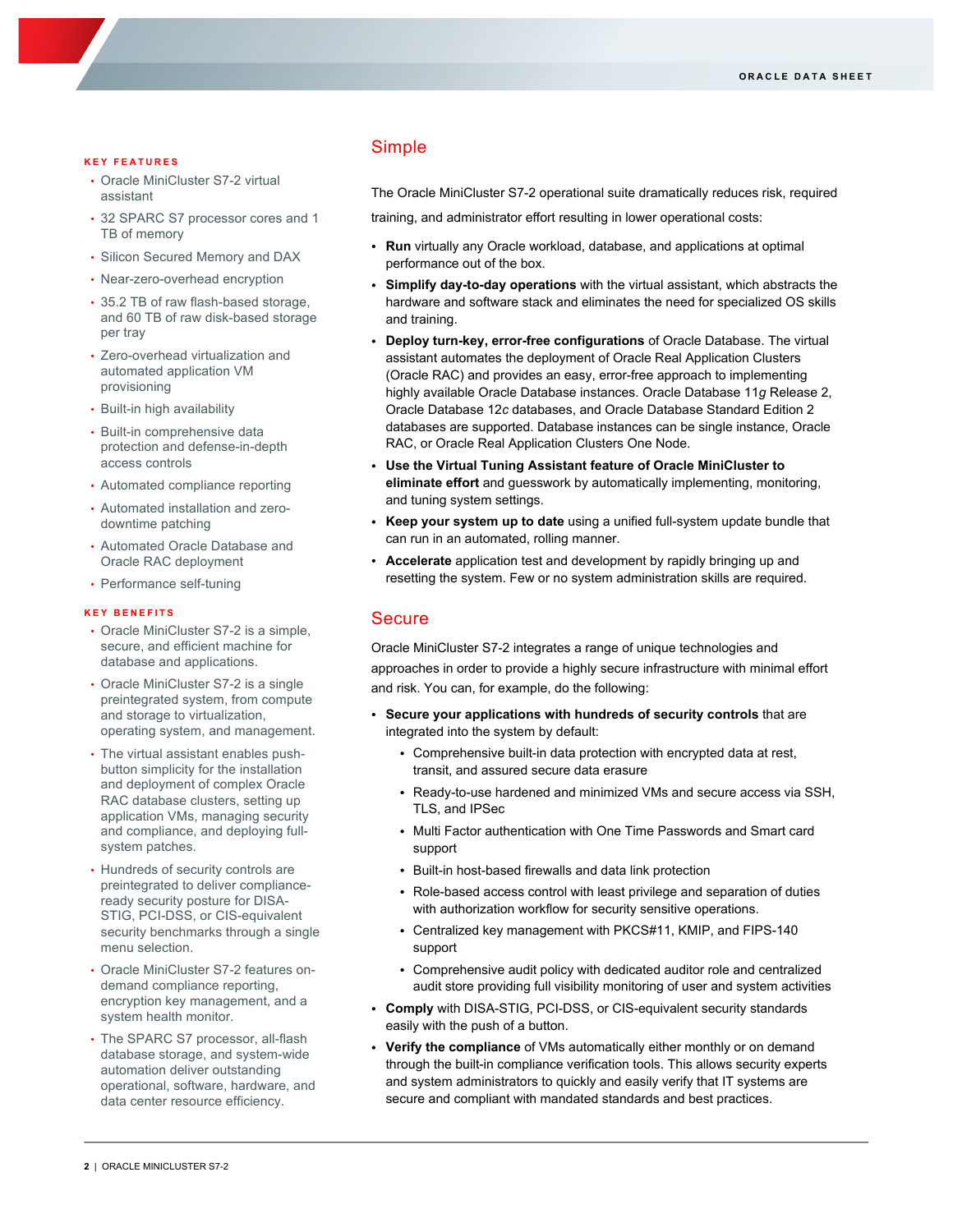- **RELATED PRODUCTS**
- Oracle SuperCluster M7
- Oracle's SPARC S7-2 server
- Oracle Solaris
- Oracle Database 11g, Oracle Database 12*c,* and Oracle Database Standard Edition 2
- Oracle RAC
- Oracle Optimized Solutions

#### **RELATED SERVICES**

- Oracle Premier Support for Systems
- Oracle Consulting services
- Oracle University courses
- **Actively protect data in memory** from security exploits, such as Heartbleed, with the SPARC S7 processor's **Silicon Secured Memory** capabilities. SPARC S7 processors have the unique ability to prevent software programs from gaining unintended or unauthorized access to physical system memory. This eliminates the risk that data held in memory can be compromised through well-known exploits, even when software programs have defects that would be relatively easy to exploit on other platforms.
- **Encrypt end-to-end data** with near-zero overhead through the SPARC S7 processor's **cryptographic acceleration** capability. By adding a broad range of enhanced cryptographic acceleration capabilities to the design of the SPARC S7 processor, Oracle makes it possible to fully secure data that is stored on disks or transmitted over networks with virtually no perceptible impact on application or database performance and efficiency.
- **Ensure application administrators** and compromised applications are unable to accidently or deliberately alter the configuration of VMs in ways that would expose systems to attack , through read-only VMs,
- **Determine the root cause** of problems and take corrective action immediately, without lengthy and error-prone forensic analysis, through endto-end audit trails, which are enabled by default.

## **Efficient**

Oracle MiniCluster S7-2 is built with Oracle's SPARC S7 processor, all-flash database storage, and virtualization technologies that offer bare-metal performance and unique capabilities for accelerating in-memory databases and applications. As a result, Oracle MiniCluster S7-2 helps you achieve results like these:

- **Improve efficiency** across the board with the **SPARC S7 high-performance microprocessor**, which has additional performance enhancements for cryptographic acceleration. Oracle Database 12*c* query acceleration is integrated directly into the processor design.
- **Accelerate Oracle Database 12***c* **performance** by storing databases many times larger than the physical memory in the system, thanks to a highly compressed format using the SPARC S7 processor's **In-Line Decompression**.
- **Speed up analytics** dramatically with the SPARC S7 processor's **SQL in Silicon,** a feature introduced in Oracle's SPARC M7 and incorporated into SPARC S7, that offloads key parts of SQL operations to instances of Data Analytics Accelerator. This drives simultaneous real-time analytics and transaction processing performance to levels that cannot be matched by any standard x86 or IBM Power system. By offloading these operations, compute cores are also freed to do other work.
- **Achieve high transaction processing** and batch performance on Oracle Database workloads with all-flash storage.
- **Reduce costs,** through subcapacity software licensing, by licensing software only on the specific processors that are actually running the software at any given time. As your software workload grows, simple configuration tools make it possible to add more processors to your deployment in a matter of moments.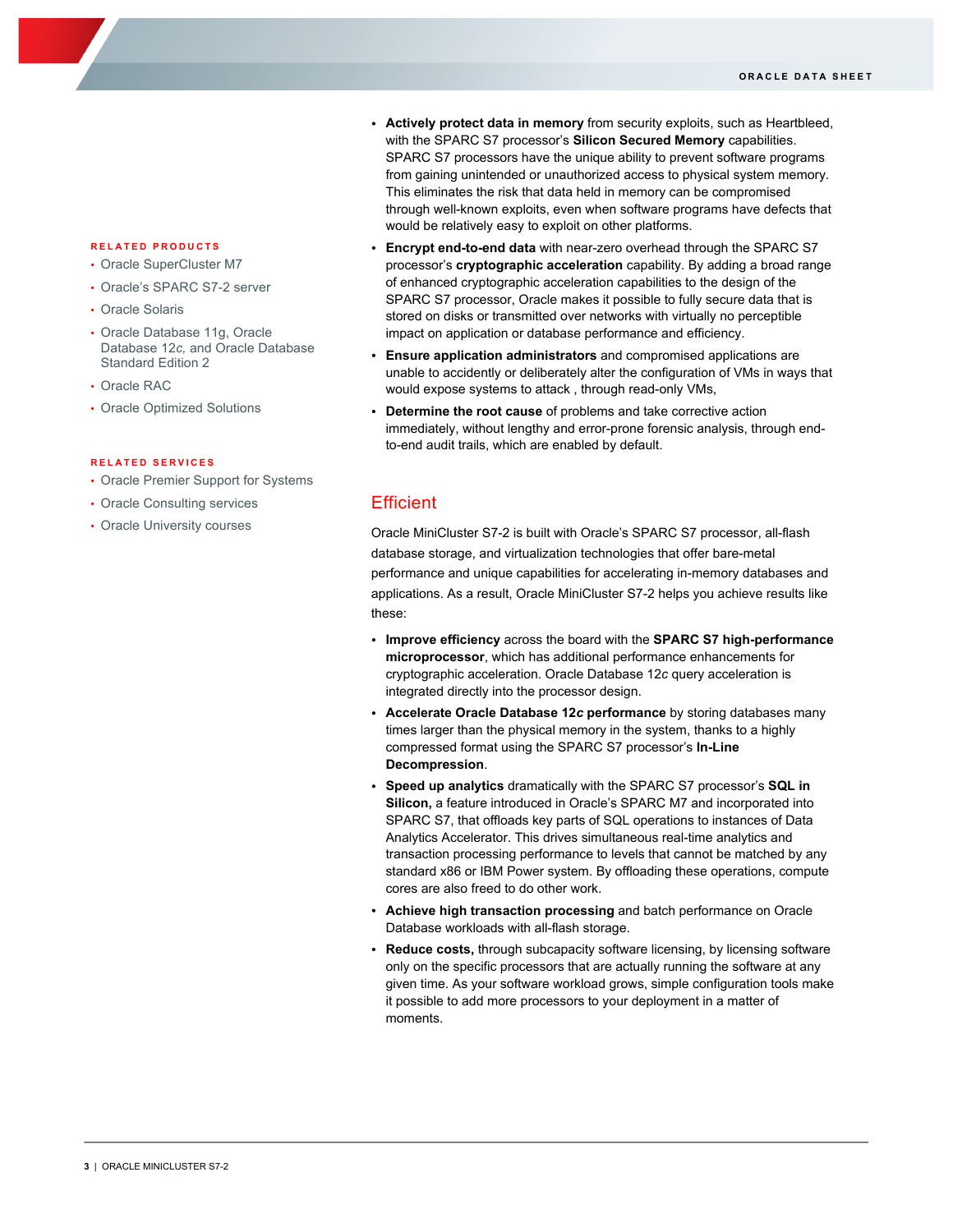## **ORACLE MINICLUSTER S7-2 HARDWARE SPECIFICATIONS**

| Component                              | Description                                                                                                                                                                                                                                                                                                                                                                                                                                                                                                                  |  |
|----------------------------------------|------------------------------------------------------------------------------------------------------------------------------------------------------------------------------------------------------------------------------------------------------------------------------------------------------------------------------------------------------------------------------------------------------------------------------------------------------------------------------------------------------------------------------|--|
| <b>System architecture</b>             | Two SPARC S7-2 servers from Oracle with up to two storage shelves per system                                                                                                                                                                                                                                                                                                                                                                                                                                                 |  |
| <b>SPARC S7-2 servers</b>              | Each SPARC S7-2 server is configured with the following:<br>Two eight-core SPARC S7 processors (4.27 GHz)<br>512 GB (16 x 32 GB) of memory<br>Standard I/O<br>» One Oracle Quad 10 Gb Ethernet Adapter (Fibre)<br>» Four on-board 1000/10000 Mb/sec Base-T ports<br>» Two 12 Gb SAS PCIe HBAs from Oracle for external storage connectivity<br>• Storage<br>» Two 2.5-inch 1.2 TB 10 K rpm HDDs per server for the OS<br>» Four 2.5-inch 1.2 TB 10 K rpm HDDs per server for local storage<br>• External NFS storage support |  |
| Oracle Storage Drive Enclosure DE3-24C | Up to two instances of Oracle Storage Drive Enclosure DE3-24C. Each enclosure is configured with<br>the following:<br>• Eleven 3.5-inch 3.2 TB SSDs for Databases<br>» 35.2 TB raw; 17.6 TB (double-mirrored) or 11.7 TB (triple-mirrored) usable capacity<br>• Four 2.5-inch (3.5-inch bracket) 200 GB SSDs for database redo logs<br>Six 3.5-inch 10 TB 7.2 K rpm HDDs for shared application and database storage                                                                                                         |  |
| Systems management interfaces          | Dedicated 100/1000Base-T network management port<br>In-band, out-of-band, and side-band network management access<br>RJ45 serial management port                                                                                                                                                                                                                                                                                                                                                                             |  |
| Service processor                      | Oracle ILOM, which provides the following:<br>Remote keyboard, video, mouse redirection<br>Full remote management through command-line, IPMI, and browser interfaces<br>Remote media capability (USB, DVD, CD, ISO image)<br>Advanced power management and monitoring<br>Active Directory, LDAP, RADIUS support<br>Dual Oracle ILOM flash<br>Direct virtual media redirection<br>FIPS 140-2 mode using OpenSSL FIPS certification (#1747)                                                                                    |  |

## **ORACLE MINICLUSTER S7-2 SOFTWARE**

| Component                         | Description                                                                                                                                                                                                                                                                                                       |
|-----------------------------------|-------------------------------------------------------------------------------------------------------------------------------------------------------------------------------------------------------------------------------------------------------------------------------------------------------------------|
| Oracle software (included)        | • Oracle Solaris 11.3<br>Oracle MiniCluster S7-2 virtual assistant<br>Oracle Engineered Systems Hardware Manager, a feature of Oracle MiniCluster                                                                                                                                                                 |
| Oracle software (sold separately) | Choice of Oracle Database software, depending on the desired level of availability:<br>Oracle Database 11g Release 2 Enterprise Edition or Oracle Database 12c Enterprise Edition<br>• Oracle Database Standard Edition 2<br>Oracle Real Application Clusters One Node<br><b>Oracle Real Application Clusters</b> |

# **ORACLE MINICLUSTER S7-2 SUPPORT**

| Component                  | Description                                                                                                                                                                                                                                                        |
|----------------------------|--------------------------------------------------------------------------------------------------------------------------------------------------------------------------------------------------------------------------------------------------------------------|
| Oracle software (included) | Oracle Premier Support for Systems<br>» Essential support services including 24/7 support with two-hour onsite hardware service<br>response time (subject to proximity to service center), proactive tools, and online<br>resources<br>Oracle Auto Service Request |